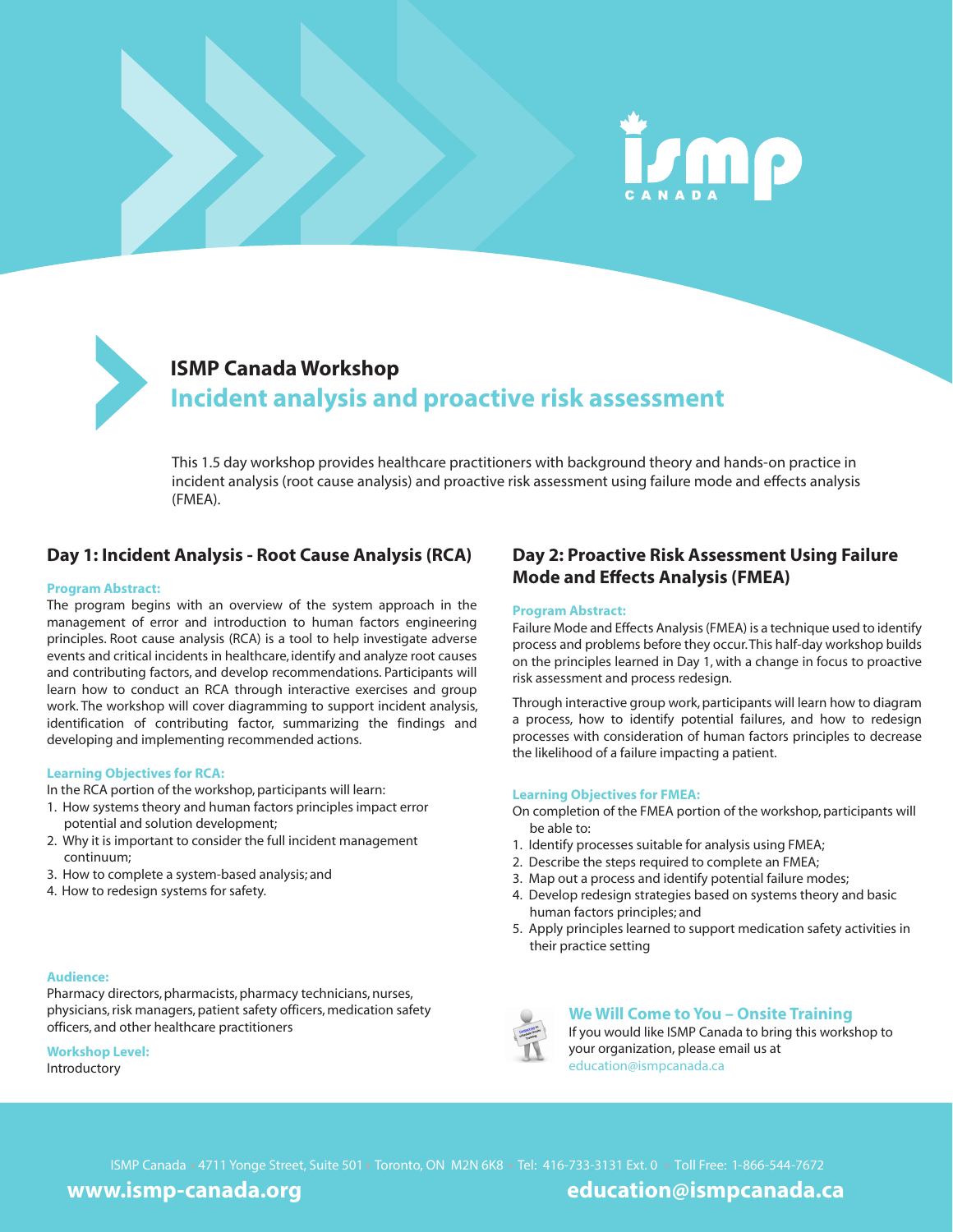

**ISMP Canada Workshop Incident analysis and proactive risk assessment**

# **AGENDA for Day 1**

| A.M. | $8:30 -$<br>8:45 | <b>Registration</b>                                                                                                                                                                        |
|------|------------------|--------------------------------------------------------------------------------------------------------------------------------------------------------------------------------------------|
|      | $8:45 - 9:00$    | <b>Welcome, Introduction, Goals for the Day</b>                                                                                                                                            |
|      | $9:00 - 10:00$   | <b>Patient Safety 101</b><br>• Scope of the problem<br>• Impact of human factors engineering principles on error<br>potential<br>• System approach versus person approach                  |
|      |                  | <b>Group activity:</b> applying human factors engineering principles                                                                                                                       |
|      | $10:00 - 10:15$  | <b>Break</b>                                                                                                                                                                               |
|      | $10:15 - 10:45$  | Using the Canadian Incident Analysis Framework<br>• Considerations<br>• Before the incident<br>• Immediate response<br>• Prepare for analysis<br>• Analysis Process Part 1: What happened? |
|      | $10:45 - 11:15$  | <b>Analysis Activity: Getting started</b>                                                                                                                                                  |
|      | $11:15 - 11:45$  | <b>Analysis Activity:</b> Develop the timeline                                                                                                                                             |
| P.M. | $11:45 - 12:30$  | Lunch                                                                                                                                                                                      |
|      | $12:30 - 1:45$   | Analysis Process Part 2: How and why it happened<br><b>Analysis Activity:</b> Develop constellation diagram                                                                                |
|      | $1:45 - 2:00$    | <b>Summarize findings</b><br><b>Analysis Activity:</b> Summarize findings                                                                                                                  |
|      | $2:00 -$<br>2:30 | Reducing the likelihood of recurrence - developing an action plan<br><b>Analysis Activity:</b> Develop action and measurement plans                                                        |
|      | $2:30 -$<br>2:45 | <b>Break</b>                                                                                                                                                                               |
|      | $2:45 -$<br>3:10 | Follow through and close the loop<br><b>Analysis Activity:</b> Share learning                                                                                                              |
|      | $3:10 -$<br>3:15 | <b>Stretch Break</b>                                                                                                                                                                       |
|      | $3:15 -$<br>4:15 | <b>Concise Analysis</b>                                                                                                                                                                    |
|      | $4:15 -$<br>4:30 | <b>Summary of Day 1 and Planning for Day 2</b>                                                                                                                                             |